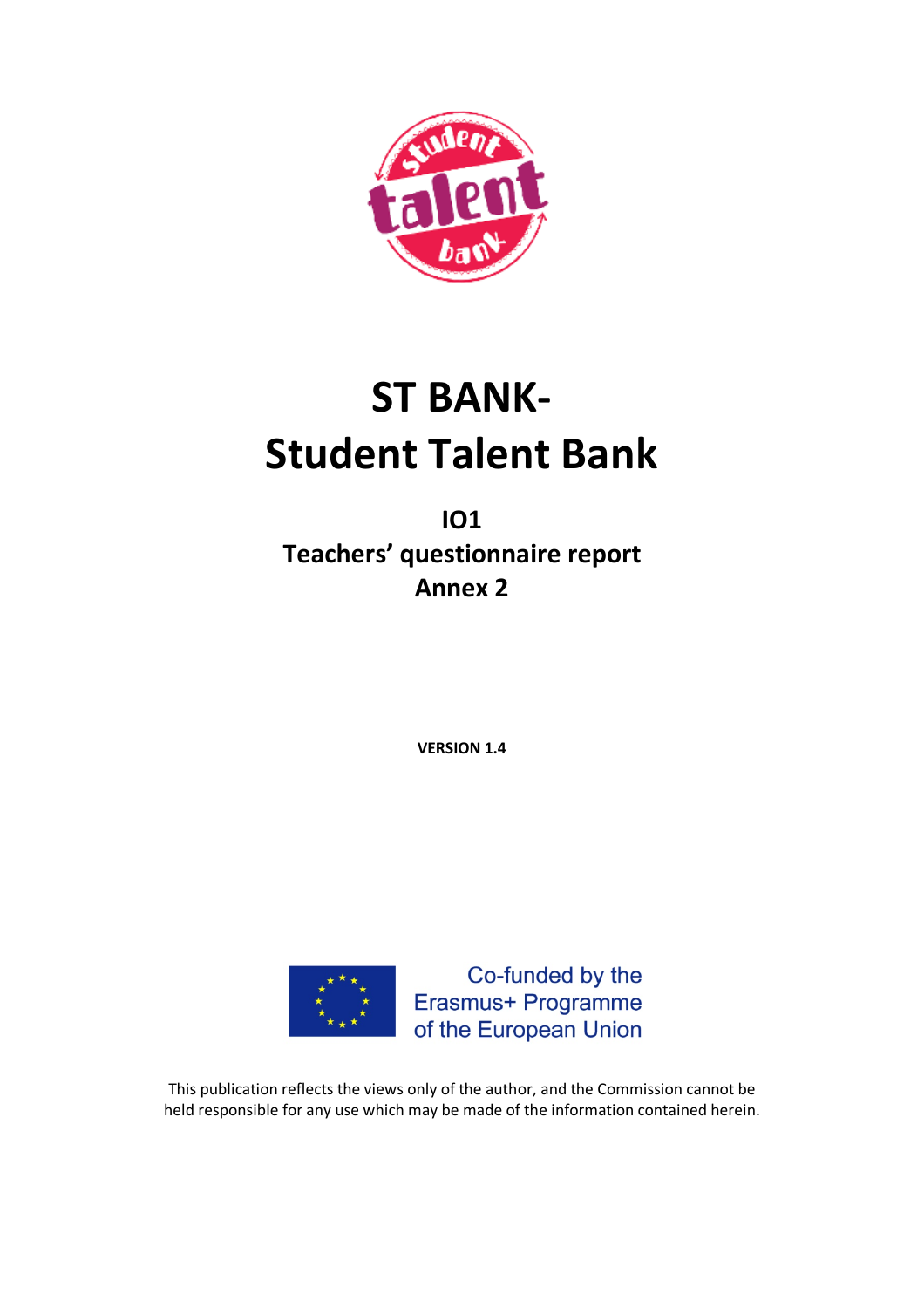# **DOCUMENT CHANGE RECORD**

| Issue date | <b>Version</b>   | <b>Author</b>          | Sections affected / Change                                                     |
|------------|------------------|------------------------|--------------------------------------------------------------------------------|
| 20/08/2018 | V <sub>1.1</sub> | Gabriela Conea, ISJI   | Draft report                                                                   |
| 03/09/2018 | V <sub>1.2</sub> | Gabriela Conea, ISJI   | Adjusting the charts and data; cutting<br>the annex containing the contacts of |
|            |                  |                        | the respondents.                                                               |
| 11/09/2018 | V <sub>1.3</sub> | Elisa Busetto, ALDA    | Grouping answers; Formatting and                                               |
|            |                  |                        | proofreading.                                                                  |
|            |                  |                        | Template; adjustments in                                                       |
| 05/10/2018 | V <sub>1.4</sub> | Elisa Busetto, Mihaela | introduction; minor changes in                                                 |
|            |                  | Onofras, ALDA          | wording in several sections. Final                                             |
|            |                  |                        | version.                                                                       |

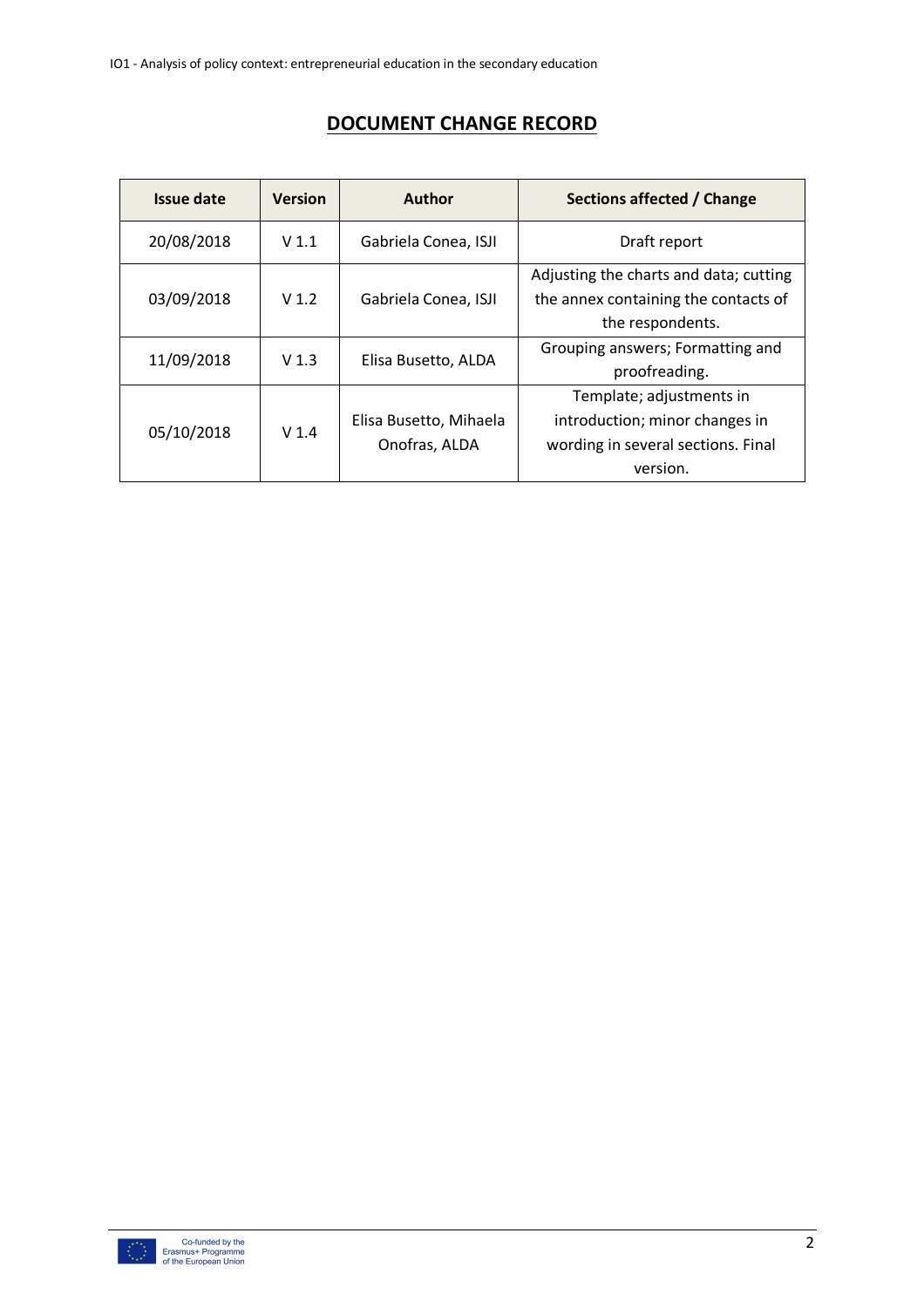# **Contents**

| 2.2 - Does your school have a high percentage of foreign born and/or ethnic minorities?  5          |
|-----------------------------------------------------------------------------------------------------|
|                                                                                                     |
|                                                                                                     |
| 2.5 - Which new pedagogies would you be interested to use/improve in the school activities on the   |
| 2.6 - Are you interested to be involved in teacher networks on entrepreneurship education? 8        |
| 2.7 - What do you think that are the active learning methods which can motivate your students?. 8   |
| 2.8 - What do you think that are the benefits of the entrepreneurial education to students? (please |
| 2.9 - What do you think that are the main benefits of the entrepreneurial education to students, in |
|                                                                                                     |
| 3.1 - Do you have any specific initiative regarding entrepreneurial education in your school?  11   |
|                                                                                                     |
|                                                                                                     |
|                                                                                                     |
|                                                                                                     |
| 3.6 - What was improved at students after this specific initiative, in terms of the following? 14   |
| 3.7 - Which conditions were required to reach the specific initiative aims?  15                     |
| 3.8 - Shortly describe the challenges that were faced during the implementation of this specific    |
|                                                                                                     |
|                                                                                                     |
|                                                                                                     |

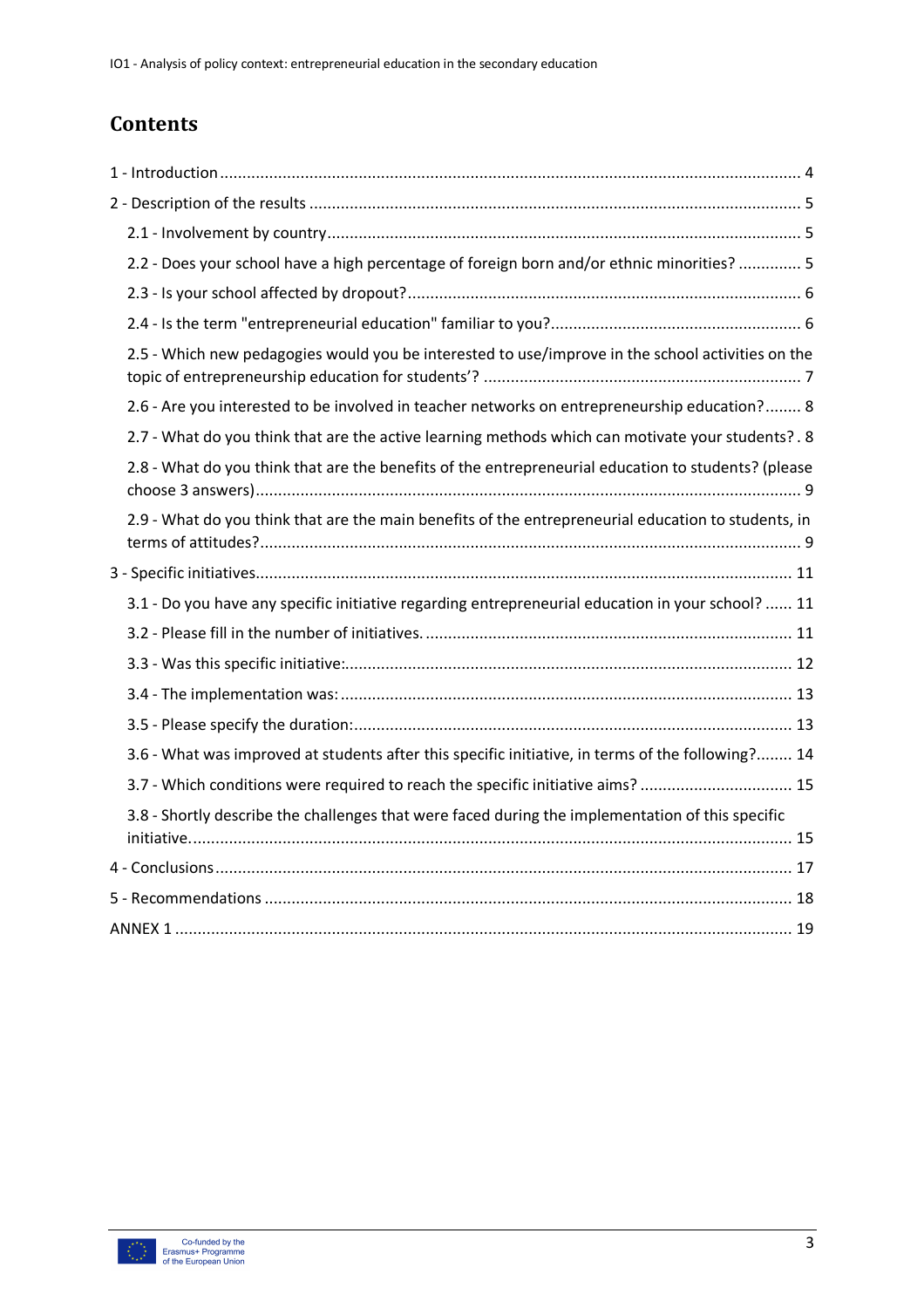# **1 - Introduction**

The current report is part of the research stage of the Student Talent Bank project and includes an analysis on the teachers approach to entrepreneurship, their level of expertise related to use entrepreneurial education to increase students school engagement and decrease school dropout in school with a high percentage of foreign born and ethnic minorities. While exploring their knowledge, attitude, skills and gaps concerting entrepreneurial education, the survey results will help the consortium tackle early school leaving (ESL) and design new methods and tools to foster students' engagement and motivation. The research focuses in particular on assessing teachers' knowledge and understanding of entrepreneurial education, the existence and need of active learning methods which can motivate students and the benefits of entrepreneurial education for students. Moreover, the survey collected basic information on 85 entrepreneurial initiaitves across European schools and their impact on the students.

The evaluation was based on a questionnaire survey (see Annex 1) commonly designed by the project partners. Using the Lime software, an online questionnaire was created and distributed in schools in the partnership countries in order to obtain teachers feedback. Paper version of survey were also distributed on several occasions.

The report is part of the Intellectual Output 1 of the project and was carried out between January and July 2018 by the partner institutions:

- 1. ALDA, the European Association for Local Democracy, France
- 2. PLATON M.E.P.E., Greece
- 3. EUN, EUN PARTNERSHIP AISBL, Belgium
- 4. UVA, Universidad de Valladolid, Spain
- 5. INQ, Stichting Incubator, Netherlands
- 6. EM, Eurocrea Merchant, Italy
- 7. ISJI, Inspectoratul Scolar Judetean Iasi, Romania (responsible)

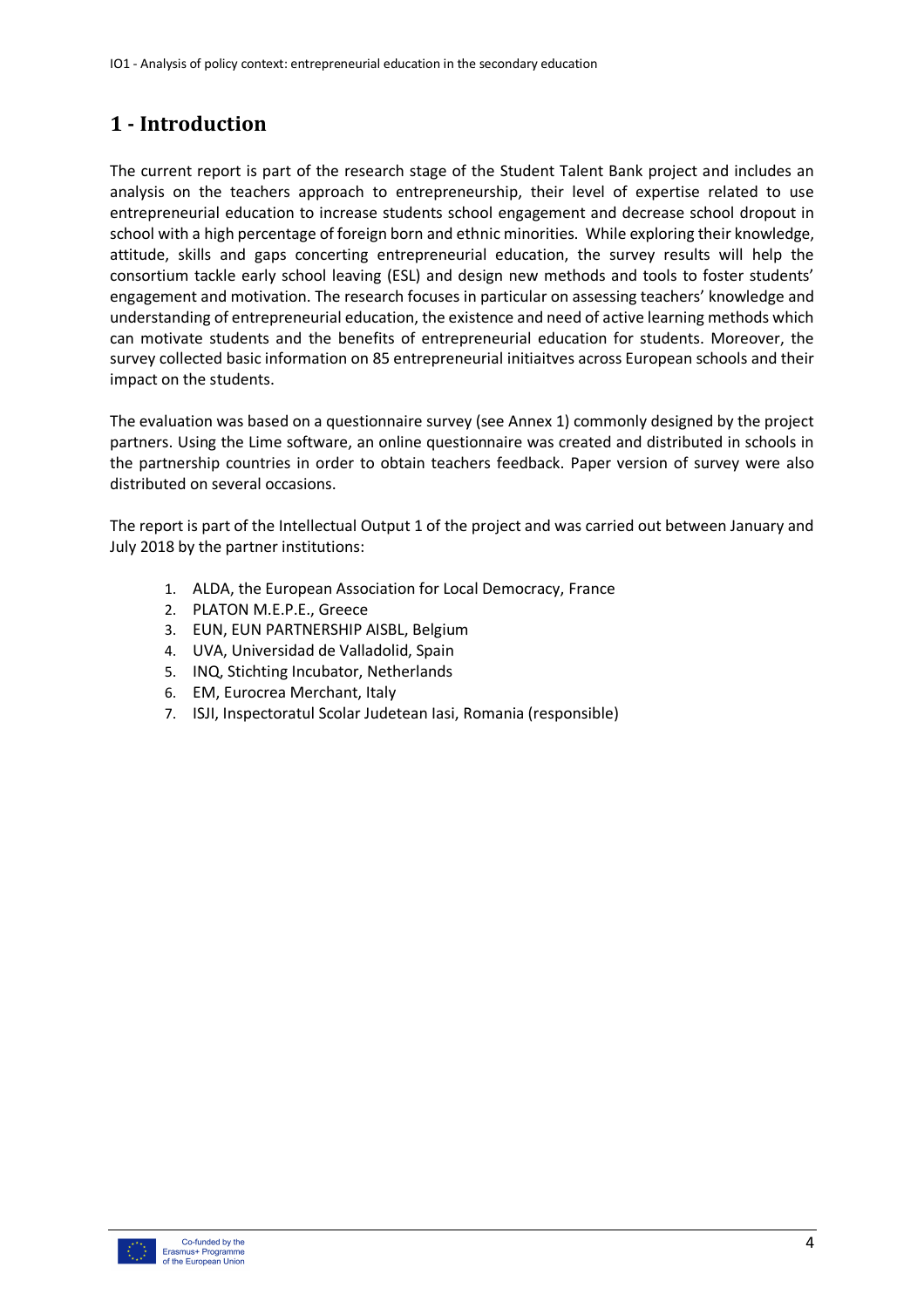# **2 - Description of the results**

#### 52  $28$   $26$ 54 35 15 41 0 10 20 30 40 50 60 RO IT GR ES NL BEL FR **Involvement by country**

## **2.1 - Involvement by country**

Figure 1. - Involvement by country

This chart summarizes the responses recorded as of 26/07/2018 from the 7 partnership countries. Overall, 258 teachers responded to the questionnaire (92% of the initial target) with an average response rate of 36 teachers per country. The initial target upon which the partners agreed was 280 responses (40/country), which was adjusted during the second coordination meeting. The minimum number of responses requested for each country to be able to validate the data analysed was 25. All partners have gathered sufficient responses to consider the data valid. In order to reinforce them and double-confirm the responses provided by the Belgian teachers, EUN will complement the current report with additional data targeting Belgian teachers.

## **2.2 - Does your school have a high percentage of foreign born and/or ethnic minorities?**





| Table 1. - Answers regarding foreign born and/or ethnic minorities |  |  |  |  |  |  |  |  |
|--------------------------------------------------------------------|--|--|--|--|--|--|--|--|
|--------------------------------------------------------------------|--|--|--|--|--|--|--|--|

| ANSWER | COUNT | $\Omega$<br>70 |
|--------|-------|----------------|
| YES    | 94    | 36,43%         |
| NΟ     | 164   | 63,57%         |

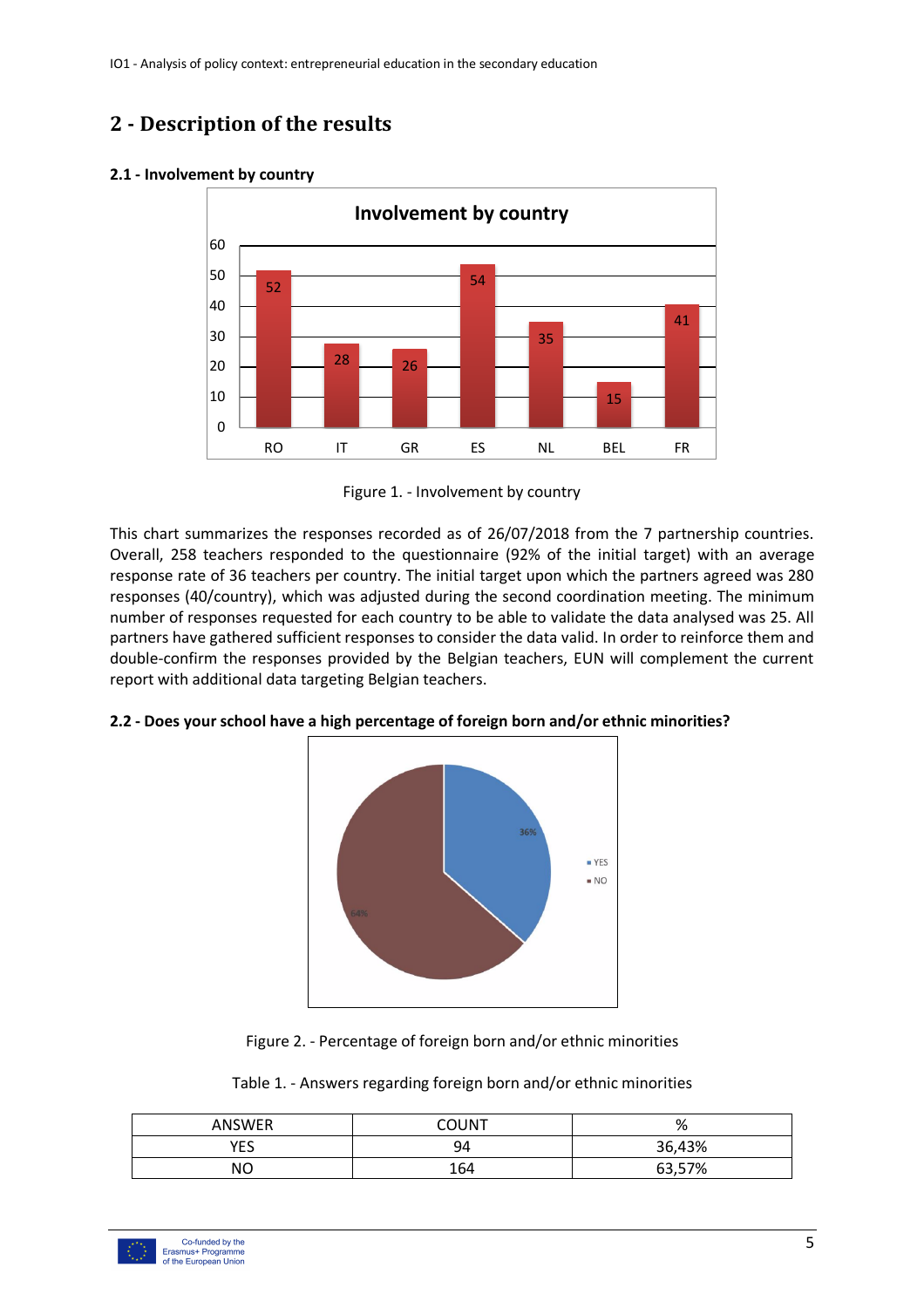Out of 258 answers, 36,43% of the teachers answering the survey confirmed that their schools have a high rate of foreign born and/ or ethnic minorities, which requires special interventions through educational projects.



## **2.3 - Is your school affected by dropout?**

Figure 3. - Percentage of school dropout

Table 2. - Answers regarding school dropout

| <b>ANSWER</b> | COUNT | 0/<br>70 |
|---------------|-------|----------|
| YES           | 134   | 51,94%   |
| NΟ            | 124   | 48,06%   |

More than half of the schools (51,94%) touched by the survey are affected by dropout, which highlights the importance to develop and apply new and innovative tools to decrease this number. Entrepreneurial education can be one of the tools used to engage both teachers and students in tackling the dropout issue.

## **2.4 - Is the term "entrepreneurial education" familiar to you?**



Figure 4. - Percentage of teachers familiar with the term "entrepreneurial education"

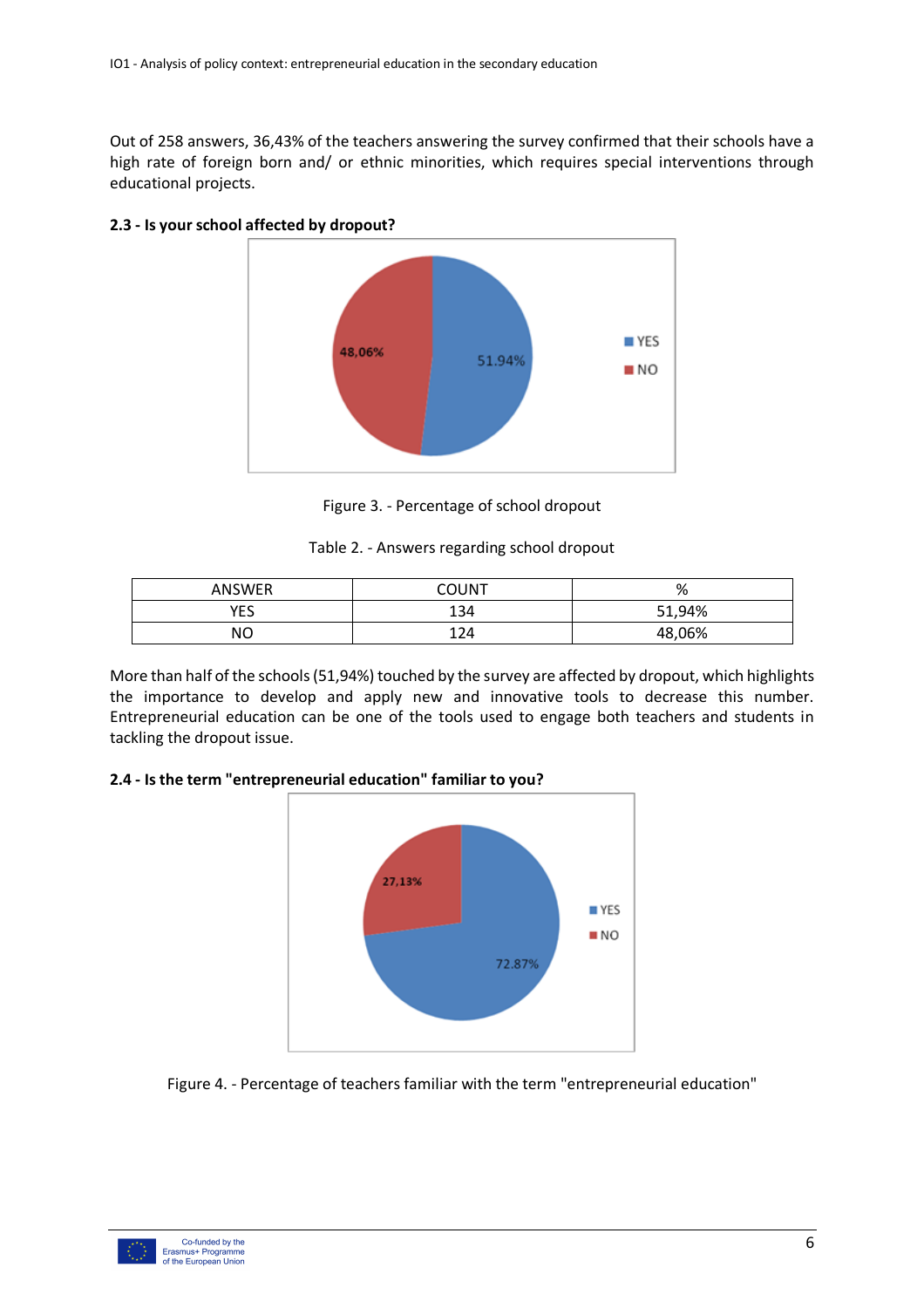Table 3. - Answers regarding the familiarity of teachers with the term "entrepreneurial education"

| <b>ANSWER</b> | COUNT | 01<br>70 |
|---------------|-------|----------|
| YES           | 188   | 72,87%   |
| NΟ            | ັ     | 27,13%   |

The majority of teachers (72,87%) are familiar with entrepreneurial education, but for almost a quarter of them special measures are still necessary, as this topic can be complementary in a variety of teaching situations. Most of the teachers got acquainted with the 'entrepreneurial education' term during their didactical activity or during the Continuous Professional Training organised by the educational institutions in the partner countries. In addition, many complementary activities were initiated by Junior Achievement, NGOs and various companies that have been supporting teachers in understanding better entrepreneurial education.

*Please select the context in which you acquired more knowledge about the term:*

| <b>ANSWER</b>                           | <b>COUNT</b> |
|-----------------------------------------|--------------|
| Initial training                        | 31           |
| <b>Continuous Professional Training</b> | 96           |
| Didactical activity                     | 80           |
| Other*                                  | 40           |

Table 4. - Answers regarding the context for *more knowledge* about "entrepreneurial education"

**\*Other:** these answers can be included in some categories:

- *Self-development activities:* reading, self-taught, personal experience, personal readings (3), personal research, personal work;
- *Non-formal contexts:* entrepreneurship activities outside the academic world, general culture, human daily interaction, extracurricular activities, projects, contests, activity, educational projects, targeted projects, legislation, newspapers;
- *Collaboration with special institutions:* internships funded by the European Commision, involvement in entrepreneurial projects in collaboration with various NGOs or institutions, the most recent one of which being the collaboration within the project "iasiyoung Hub", implemented by the Bethany Foundation and involving 10 entrepreneurs from Iasi and 50 high school students, Junior achievement (Romania and Italy);
- *Business sector:* mini-companies, practical education, entrepreneurship course and start-up, business, previous job, start mini-company, Talentenstroom Business Class, Work school alternation;
- *Education:* pilotage in professional high school, Master of Entrepreneurship, teaching, professional conversion courses.

**2.5 - Which new pedagogies would you be interested to use/improve in the school activities on the topic of entrepreneurship education for students'?**

| ANSWER                                  | COUNT |
|-----------------------------------------|-------|
| Project-based approach                  | 139   |
| Interdisciplinary teaching and learning | 124   |

Table 5. Answers regarding new pedagogies

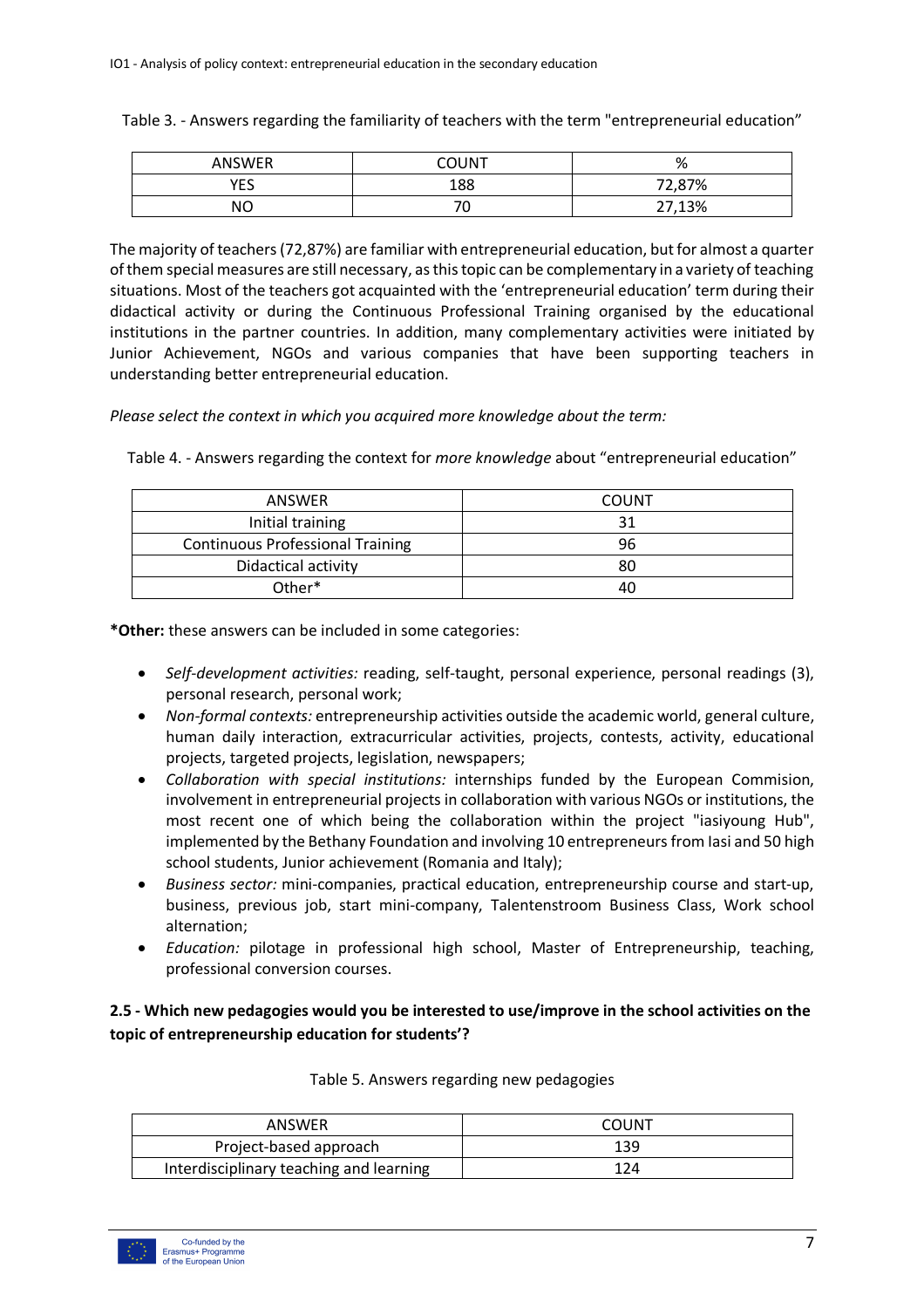| Team process in classes                                         | 111 |
|-----------------------------------------------------------------|-----|
| Talent exploitation and act as a coach                          | 110 |
| Acting in the real life situation                               | 143 |
| Peer to peer learning with formal and non-<br>formal activities | 116 |

Regarding the new pedagogies necessary on the topic of entrepreneurship education, most of the answers point to the "project-based approach" and "acting in the real-life situation", followed by "interdisciplinary teaching and learning" and "team process in classes".

**2.6 - Are you interested to be involved in teacher networks on entrepreneurship education?**



Figure 5. - Percentage of interest regarding teacher networks

Table 6. - Answers regarding the interest for teacher networks

| ANSWER | COUNT     | %      |
|--------|-----------|--------|
| YES    | 212       | 82,17% |
| NΟ     | . .<br>46 | 17,83% |

The interest in teacher networks is very encouraging. Although these networks might be small for a start, we believe that, in the long run, they can join forces and have a significant impact on the educational community. 82,17% of the respondents confirmed their interest in being involved in teacher networks on entrepreneurship education.

## **2.7 - What do you think that are the active learning methods which can motivate your students?**

In order to foster students' motivation, teachers acknowledge classical methods for active learning such as experiential learning, school linking students with the local community or businesses, activities outside the classroom, and project-based learning. Other 16 innovative methods are also mentioned, most of them being focused on the involvement of economic agents, entrepreneurs from different fields, and experiences from former students.

|  | Table 7. - Answers regarding the active learning methods |  |
|--|----------------------------------------------------------|--|
|  |                                                          |  |

| ANSWER                 | <b>OLINT</b> |
|------------------------|--------------|
| Project-based learning | Tan          |

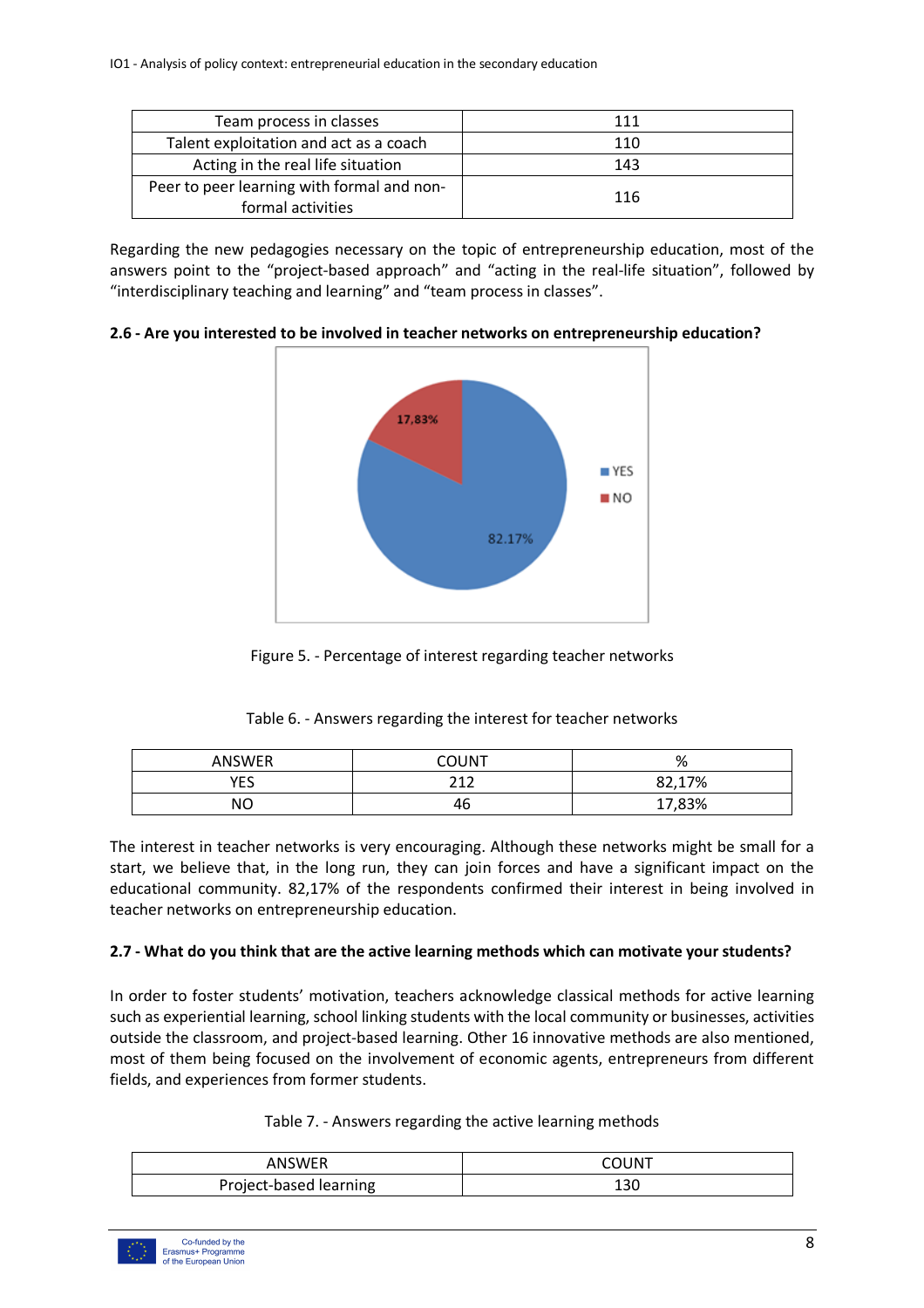| <b>Experimental learning</b>                                      | 159 |
|-------------------------------------------------------------------|-----|
| Activities outside the classroom                                  | 146 |
| School linking students with the local<br>community or businesses | 136 |
| Other*                                                            | 17  |

**Other\*** offers a variety of suggestions:

- Collaborative learning;
- Learning based on participatory active methods;
- Close attention to the students;
- Entrepreneurial methodology adapted to the school;
- Experience exchange with students from other schools in the country and abroad and with former students;
- Involvement of economic agents and of entrepreneurs from different fields;
- Street workshop on a voluntary basis
- Practical activities: running a real business
- Establishment of a venue for students to talk about their career and their experience in business
- Putting the student at the centre of the teaching activity.

## **2.8 - What do you think that are the benefits of the entrepreneurial education to students? (please choose 3 answers)**

The benefits of entrepreneurial education for students are strongly emphasized, with high scores for each of the proposed answers. Development of personal and social responsibility, development of creativity and developing planning skills particularly stand out among the other benefits. Teamwork and critical thinking are also considered as key outcomes of the entrepreneurial education for students. Among the others, increasing interest in school, diminishing school dropout, supporting a better involvement, and development of knowing how to be an opening towards a bigger world of possibilities should not be overlooked.

| ANSWER                                                   | <b>COUNT</b> |
|----------------------------------------------------------|--------------|
| The development of creativity                            | 127          |
| Developing planning skills                               | 127          |
| Increasing interest in financial literacy                | 44           |
| Improving resource management                            | 67           |
| Managing uncertainty/risk                                | 73           |
| Improving teamwork skills                                | 118          |
| The development of critical thinking                     | 104          |
| The development of personal and social<br>responsibility | 162          |
| Improving learning to learn ability                      | 90           |
| Other*                                                   | 3            |

**2.9 - What do you think that are the main benefits of the entrepreneurial education to students, in terms of attitudes?**

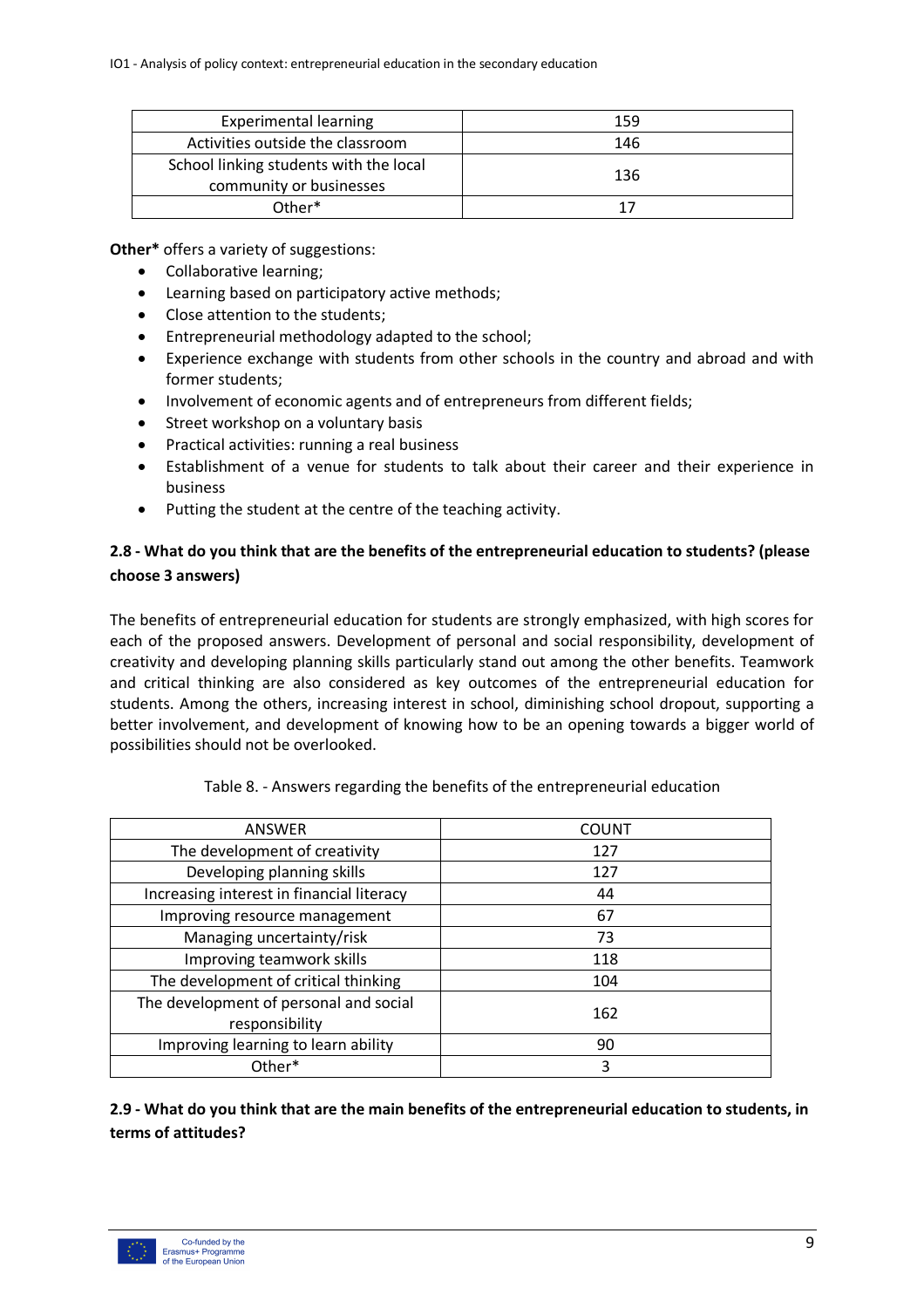When it comes to the main benefits of entrepreneurial education in terms of attitudes, high scores are assigned to "the stimulation of initiative", "self-confidence", "and better career option". 10 other benefits were also suggested.

Table 9. - Answers regarding the main benefits of the entrepreneurial education

| ANSWER                                | <b>COUNT</b> |  |
|---------------------------------------|--------------|--|
| Self-confidence                       | 161          |  |
| Sense of initiative                   | 189          |  |
| Better assessment of opportunities    | 108          |  |
| Better understanding of the role of   | 104          |  |
| entrepreneurs in society              |              |  |
| Better entrepreneurial career options | 125          |  |
| Other*                                | 11           |  |

**Other\*** includes several ideas:

- Ability to solve and overcome problems;
- Autonomy and self-esteem;
- Better knowledge of soft skills;
- Employability;
- Encourage unsupportive individualism;
- Improves the fear of failure;
- Increasing school attendance, improving relationships;
- Initiative and risk-taking;
- Responsibility, perseverance, flexibility in thinking;
- Team-work, leadership, personal development;
- Pragmatic application of the overall creative potential.

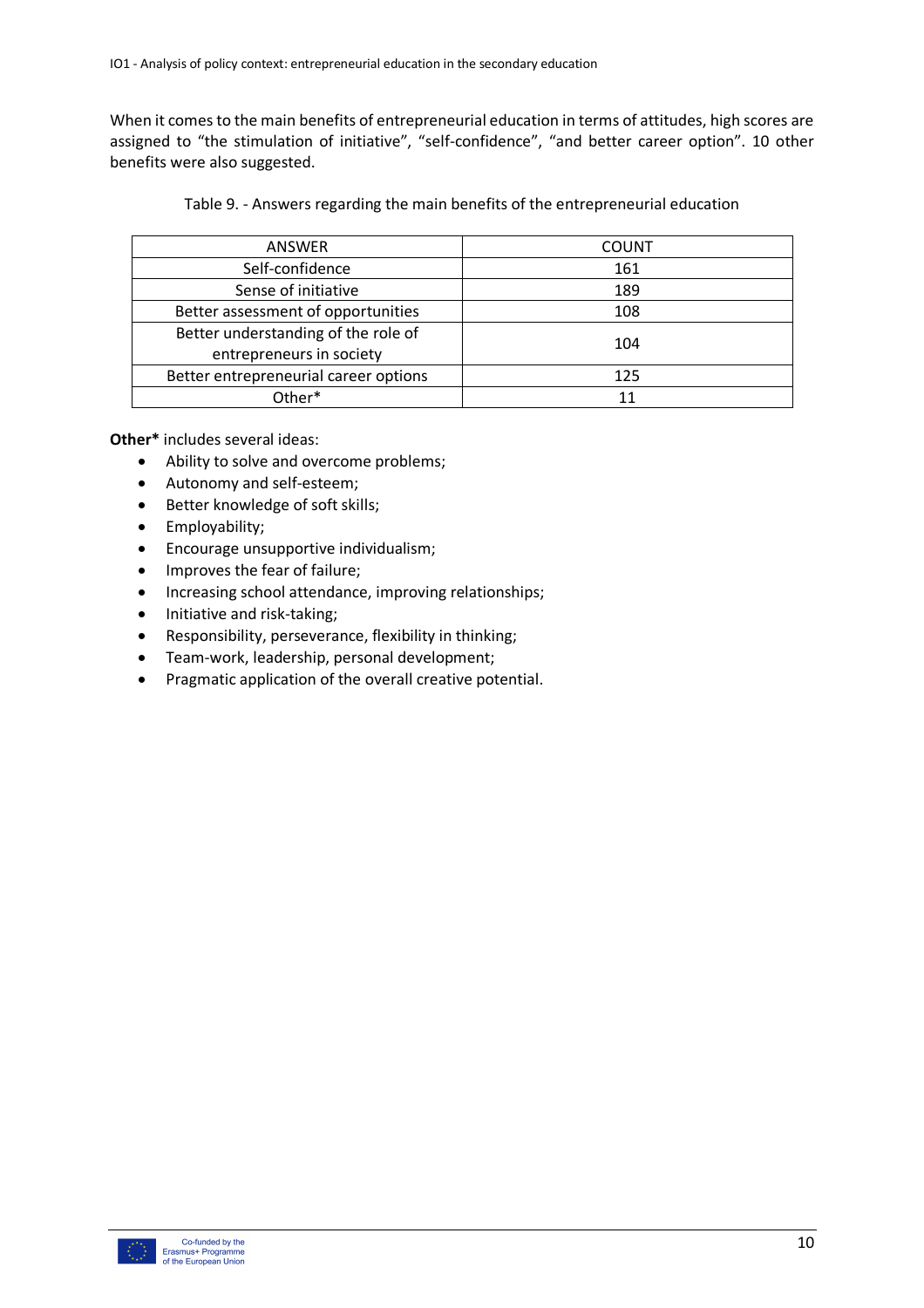# **3 - Specific initiatives**

## **3.1 - Do you have any specific initiative regarding entrepreneurial education in your school?**

Although teachers have a high understanding of entrepreneurship education, 58,91% of the respondents indicated the lack of specific initiatives regarding entrepreneurial education in their schools. The results are rather alarming and indicate the need to further design and spread attractive initiatives benefitting both students and teachers and diminishing school dropout.



Figure 6. - Percentage of specific initiatives regarding entrepreneurial education

|               | Table 10. - Answers regarding specific initiatives regarding entrepreneurial education |              |  |  |
|---------------|----------------------------------------------------------------------------------------|--------------|--|--|
| <b>ANSWER</b> | COLINT                                                                                 | $\mathbf{O}$ |  |  |

| ANSWER   | COUNT      | $\mathbf{O}$<br>70 |
|----------|------------|--------------------|
| VFS<br>ட | 106        | 09%                |
| NΟ       | 157<br>ᅩᆚᄼ | 58,91%             |

## **3.2 - Please fill in the number of initiatives.**

Among the 106 teachers who have indicated the presence of specific initiatives regarding entrepreneurial education in their schools, only 85 indicated the number of initiatives and shared the most representative ones. The number of entrepreneurial education initiatives ranges between 1 and 40 with 77,6% of the respondents' schools implementing between 1 and 3 initiatives.

Table 11. - Number of answers for specific initiative regarding entrepreneurial education

| Number of initiatives | Answer |
|-----------------------|--------|
|                       | 35     |
|                       | 17     |
|                       | 14     |
|                       |        |
|                       | հ      |
|                       |        |
| 10                    |        |
| 12                    |        |
| 30                    |        |
| 40                    |        |

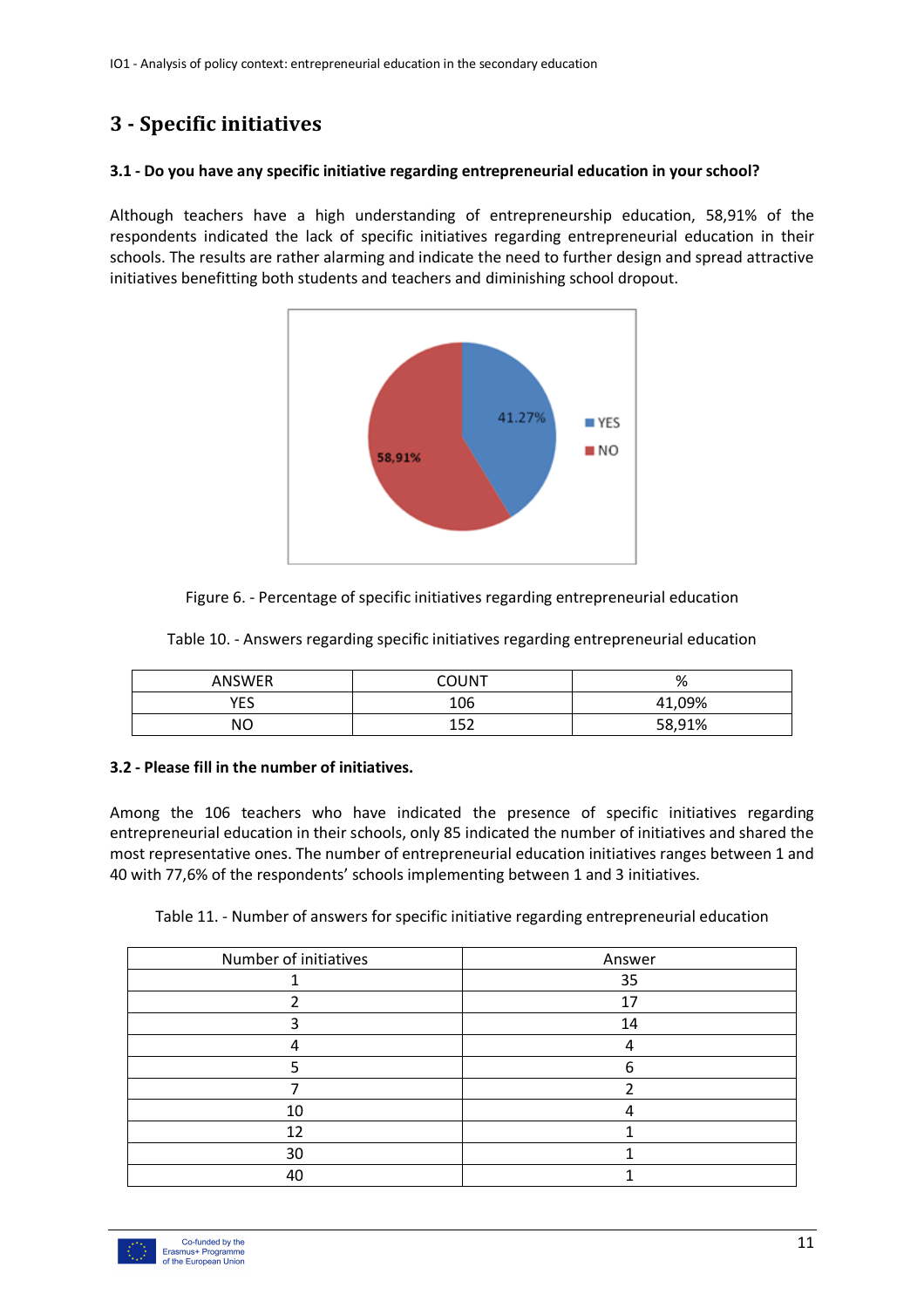| . |  |
|---|--|
|   |  |

- *NGO offers:* "Club Activ CELS"; "Create a company of social responsibility"; "Creation of microenterprises"; "From idea to enterprise"; "Develop and get involved with AELVA" training for high school students, members of the AELVA Association, at Muncel, which included aspects of entrepreneurship (2003, 2007), "Financial Education", "From school to life through the exercise firm"; "Geometric approach to problem resolution"; "Global evaluation of ethical values in the group"; I want to be an entrepreneur - the conference of Iasi high school students in partnership with the Romanian Business Leaders Association (2015); The "Solidarity Colors" volunteer project – a  $5<sup>th</sup>$  edition of the county project, which is based on the idea of social entrepreneurship; also involved more than 15 NGOs in the county and 20 public institutions and a number of 600 students (ongoing project); The IasiYoung Hub project - finalized in January 2018 - involved the collaboration of 10 entrepreneurs - 10 companies in Iasi and 50 high sc. hool students, students who have materialized their business ideas to profitability;
- *University initiatives:* interdisciplinary entrepreneurial biology competition coordinated by Fac. the Chemical and Environmental Protection Institute and the Children's Palace in Iasi; participation in the International Competition NEW TIME at Sevastopol, Russian Federation, interdisciplinary biology, physics, entrepreneurial chemistry project entitled "Leaf Recycling Technology" awarded with gold medal; participation Project Innovation Week MIS-ETC Code 1498 "Building an Innovative Infrastructure Network in the Cross-Border Region"; national competition Environmental projects - interdisciplinary projects biology, entrepreneurial education;
- *Non-formal activities:* "I want to be an entrepreneur, Exercise Firm Fair"; "Ecobox, connected objects; Entrepreneurial success; Risk and success in business; Business of the future;", "Invention workshop", "Kid@Bizz"; "Labor market in the century of speed!"; "Learning through interdisciplinary projects"; "Manufacturing of Christmas and March ornaments"; "Mini enterprise"; "School money on wheels – FLIP Trucks, Children's money, At the bank!, Financial education, We Are Acquainted with NBR"; "The Little Entrepreneur"
- *Educational approach:* "Practice"; "Practice-based learning"; "Special course for assignments from the workfield"; "Students get assignments from companies"; "Students, entrepreneurs of the 21<sup>st</sup> Century"; "Talentstream Business Class"; Youth Entrepreneurship.



## **3.3 - Was this specific initiative:**

Figure 7. - Percentage of the internal/external initiatives

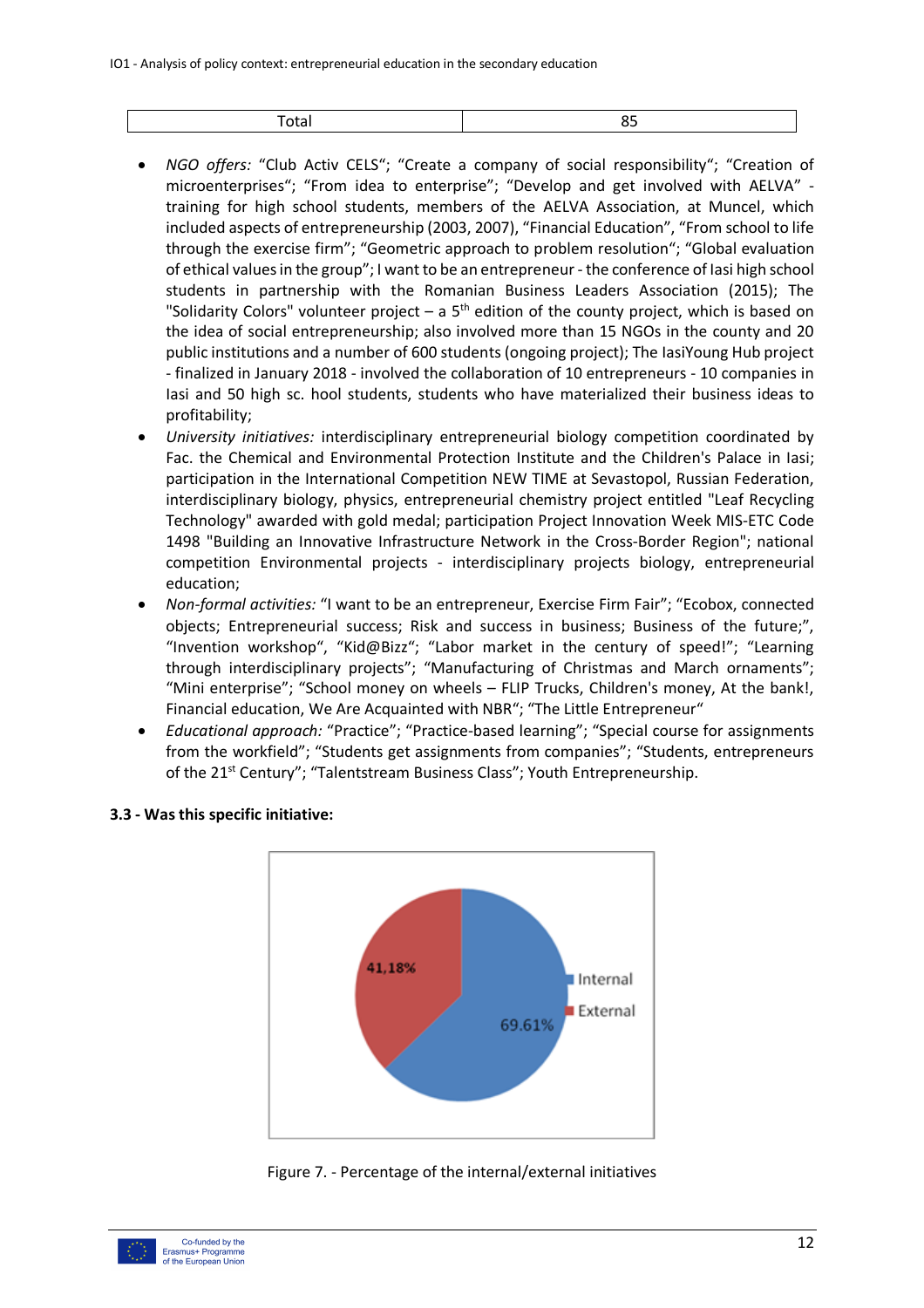|  |  |  | Table 12. - Answers regarding the internal/external initiatives |  |  |
|--|--|--|-----------------------------------------------------------------|--|--|
|--|--|--|-----------------------------------------------------------------|--|--|

| ANSWER                                     | COUNT | %      |
|--------------------------------------------|-------|--------|
| Internal, from our school                  |       | 69.61% |
| External, offered by other<br>organization |       | 41.18% |

Among the mentioned initiatives, 72 were organized by schools and 43 by partner organizations.

## **3.4 - The implementation was:**



Figure 8. - Percentage regarding the period of implementation

|  |  |  | Table 13. - Answers regarding percentage regarding the period of implementation |
|--|--|--|---------------------------------------------------------------------------------|
|  |  |  |                                                                                 |

| ANSWER                | COUNT | %      |
|-----------------------|-------|--------|
| Last year             | 67    | 64.42% |
| Two years ago         |       | 16,35% |
| More than 2 years ago |       | 30,77% |

The majority of the initiatives are recent, being stimulated by the national policies or by European projects.

## **3.5 - Please specify the duration:**

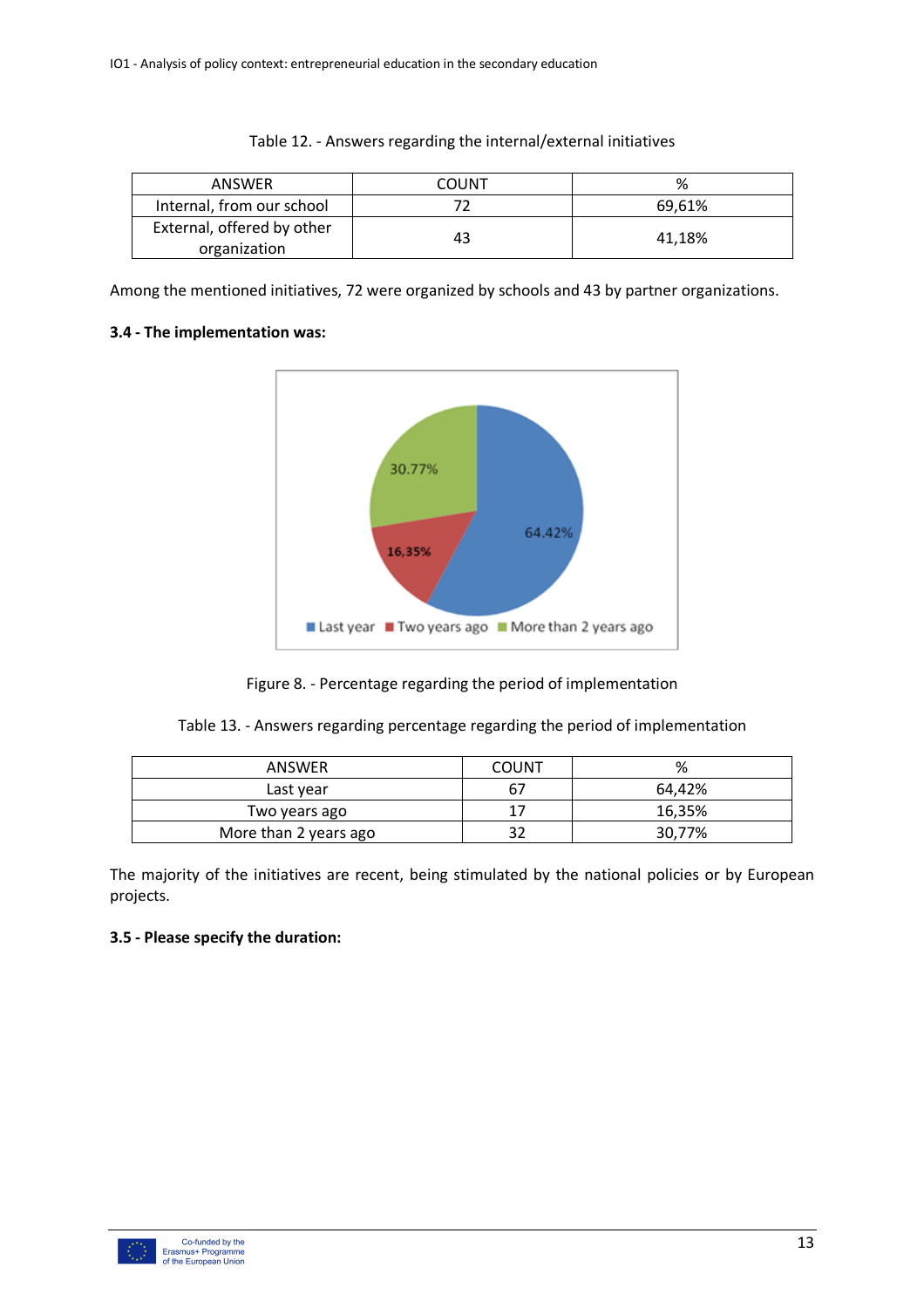

Figure 9. - Percentage of initiative duration

| Table 14. - Answers regarding the initiative duration |
|-------------------------------------------------------|
|-------------------------------------------------------|

| ANSWER                    | COUNT | %      |
|---------------------------|-------|--------|
| A whole school year       |       | 50,00% |
| More than one school year |       | 24,99% |
| Less than one school year |       | 25,00% |

The duration of the majority of these initiatives was one or two school years, and some were less than one school year long. All initiatives were beneficial to the schools and classes where they were implemented.

## **3.6 - What was improved at students after this specific initiative, in terms of the following?**

| <b>ANSWER</b>      | <b>COUNT</b> |
|--------------------|--------------|
| Learning outcomes  | 30           |
| Skills development | 78           |
| Attitude           | 71           |
| Knowledge          | 42           |
| Other*             |              |

Table 15. - Answers regarding the students improvement

Each specific initiative brought benefits to the students' development, in particular in terms of skills development and attitude. Moreover, improvements in knowledge and learning outcomes were highlighted, as well as the following aspects:

- Increased knowledge of the financial legislation;
- The activities themselves motivate students to participate in various projects;
- The students involved find appreciation/recognition in others, the desire of students to achieve something different from classroom work;
- Responsible resource management, changing consumption habits and saving, better adaptation to free market mechanisms and effective job search;
- The relationship between students and teachers;
- Promoting personal initiative, exchange of ideas, personal development, career orientation;
- Transforming creative potential into concrete activities with a clearly defined purpose;

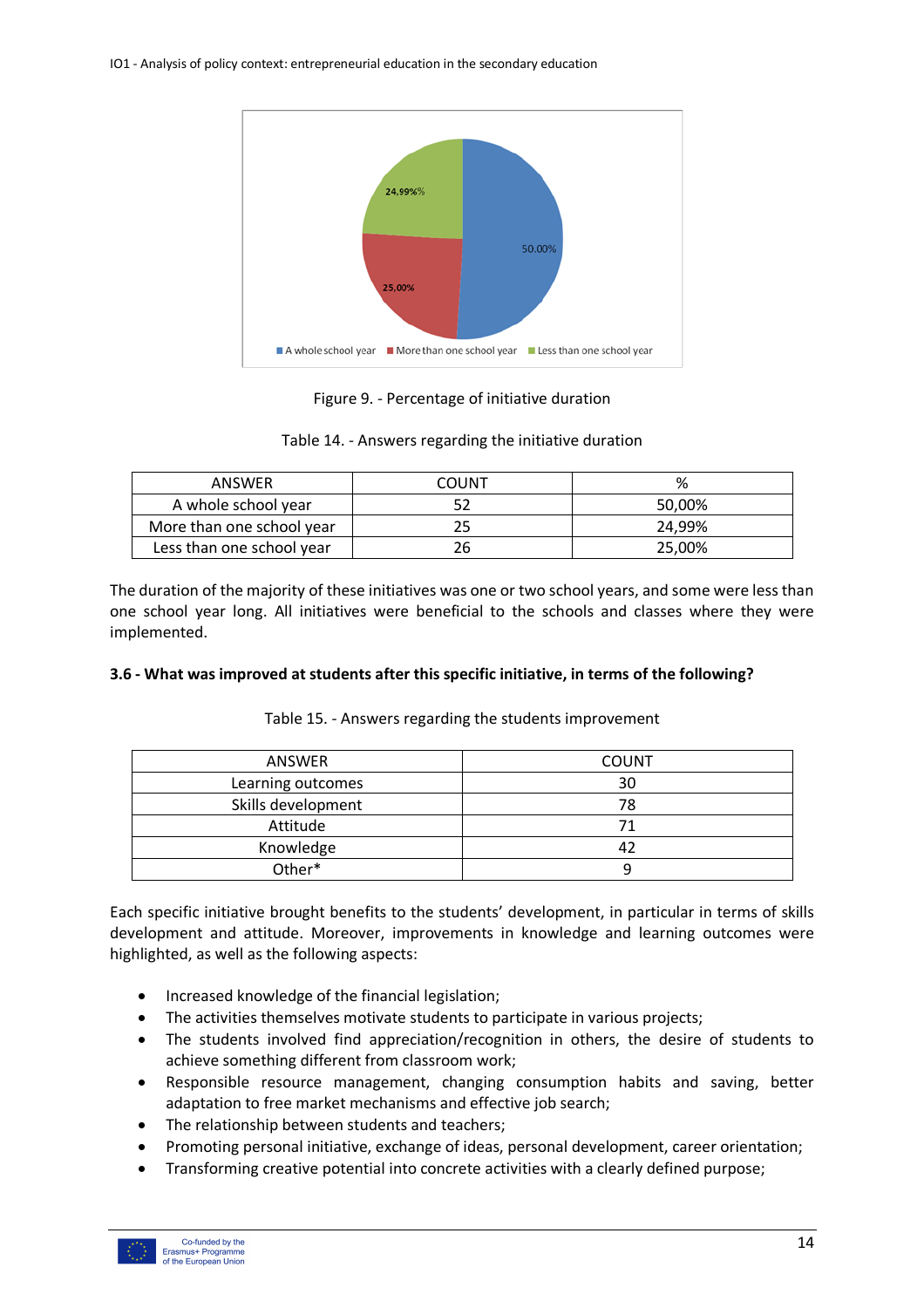- Creative thinking;
- Behaviour.

## **3.7 - Which conditions were required to reach the specific initiative aims?**

Three main conditions are required to reach the specific initiatives' aim: teachers' active role, students' high motivation and a supportive school environment. These elements foster students' motivation, and if community and parent support exist, then success is ensured.

Table 16. - Answers regarding the conditions were required to reach the specific initiative aims

| <b>ANSWER</b>                 | <b>COUNT</b> |
|-------------------------------|--------------|
| Supportive school environment | 59           |
| Active role of teachers       | 69           |
| High students motivation      | 68           |
| Parents support               | 17           |
| Community support             | 34           |
| Other*                        |              |

Other conditions necessary to ensure the achievement of the planned initiatives' objectives and aims are: involvement of economic agents and entrepreneurs in school life, student involvement, teachers volunteering commitment for the assignment, efficient communication and teamwork.

## **3.8 - Shortly describe the challenges that were faced during the implementation of this specific initiative.**

Table 17. - Number of persons who presented the challenges

| ANSWER    | COUNT     |
|-----------|-----------|
| Answer    | - -<br>ככ |
| No answer | 49        |

During the implementation of these initiatives, 55 teachers were faced with many diverse and interesting challenges with some common points, which are presented in specific groups:

## **a) Resources & expertise**

- Lack of experience in organizing such initiatives;
- Inability to solve problems and search for relevant information;
- Lack of financial resources;
- Lack of presentations of examples of good practice from local business people in the field;
- Gap between the theoretical perspective of pupils' knowledge and the pragmatic aspects of entrepreneurial activities;
- Difficulties in the process for the creation of a virtual business anonymous organization;
- Issues in finding an appropriate support system for transforming ideas into concrete business projects, raising awareness of social issues, identifying and solving them through concrete projects, driving them to transform their imagination, creativity, innovation into their most powerful tools, the development of leadership skills and entrepreneurial mentality;
- Inappropriate spaces for the designed activities;
- Lack of teaching resources;

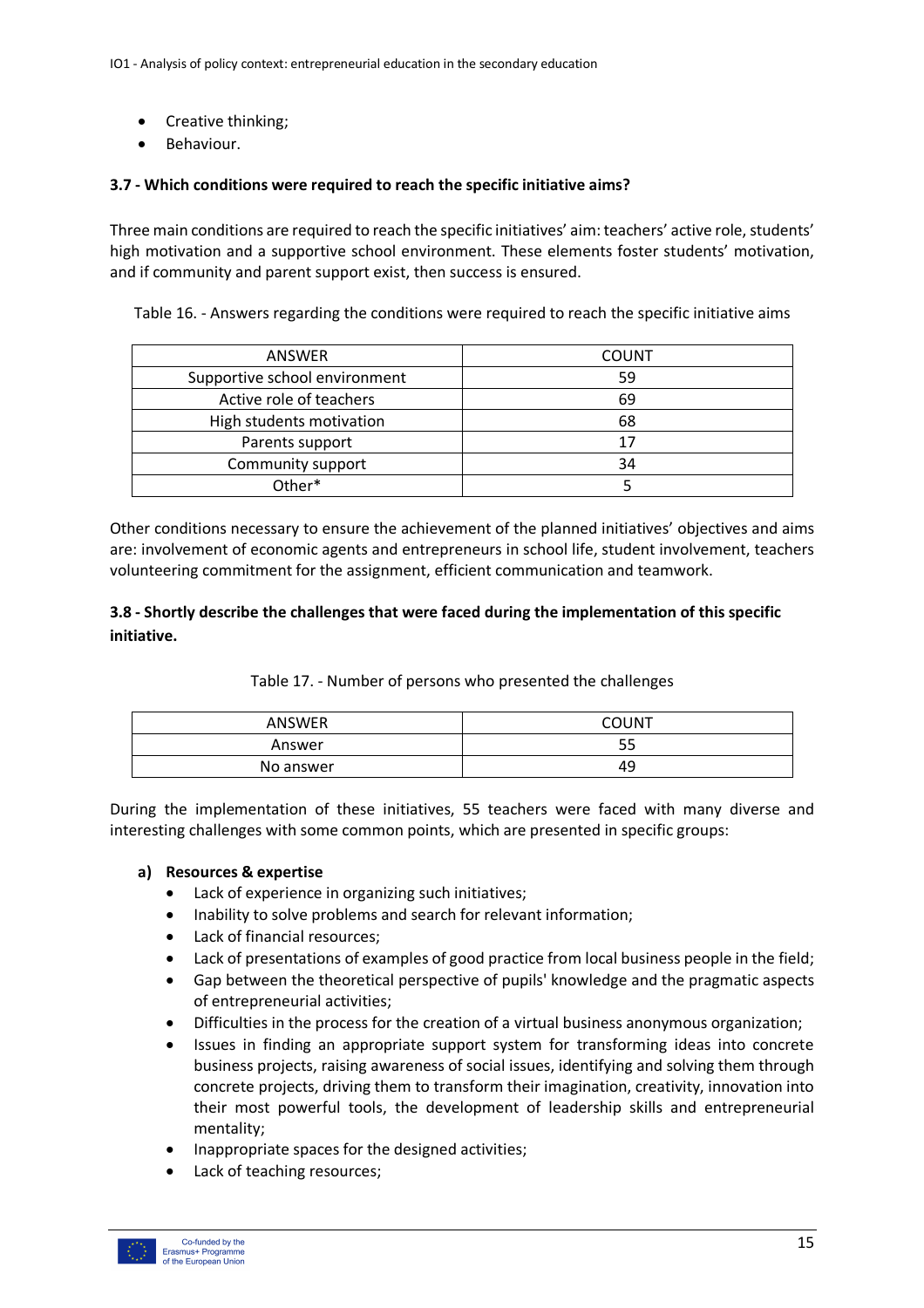- Great workload for the teacher/s who initiate/s the project;
- Bureaucracy;
- Lack of openness;
- Non-sufficient linguistic skills;
- Difficulties in financing group activities by private companies;
- Lack of time for the teachers to organize and coordinate.

## **b) Partners**

- Difficulties in identifying partners/ entrepreneurs/ local businesses in harmony with the needs of young people offering concrete examples and willing to collaborate;
- Issues in communicating with partners;
- Refusals from institutions to welcome activities;
- Reluctance (in the first phase) of some economic agents to get involved in activities carried out by pupils due to their novelty.

## **c) Motivation & attitude**

- Community's close mentality;
- Students' inertia or indifference;
- Difficulties in attracting students;
- Lack of participation from the parents' side;
- Difficulties in building a team spirit and a positive attitude;
- Difficulties in motivating the students to speak in public;
- Problems in breaking the routine;
- Being able to 'let go' during the execution of the project;
- Give the children the opportunity to take responsibility themselves;
- Difficulties in developing techniques to make learning fun for the students;
- Some sense of complacency and dissatisfaction among teachers;
- Disbelief and total ignorance on the part of the students.

## **d) Project:**

- Ensuring the sustainability of the collaboration with the business environment;
- Achievement of a quantitative objective to achieve margins for organizing educational projects;
- Challenges in creating a company from the theoretical point of view but based on a possible viability;
- Finalizing a sellable product;
- Organizing and coordinating student groups in autonomy.

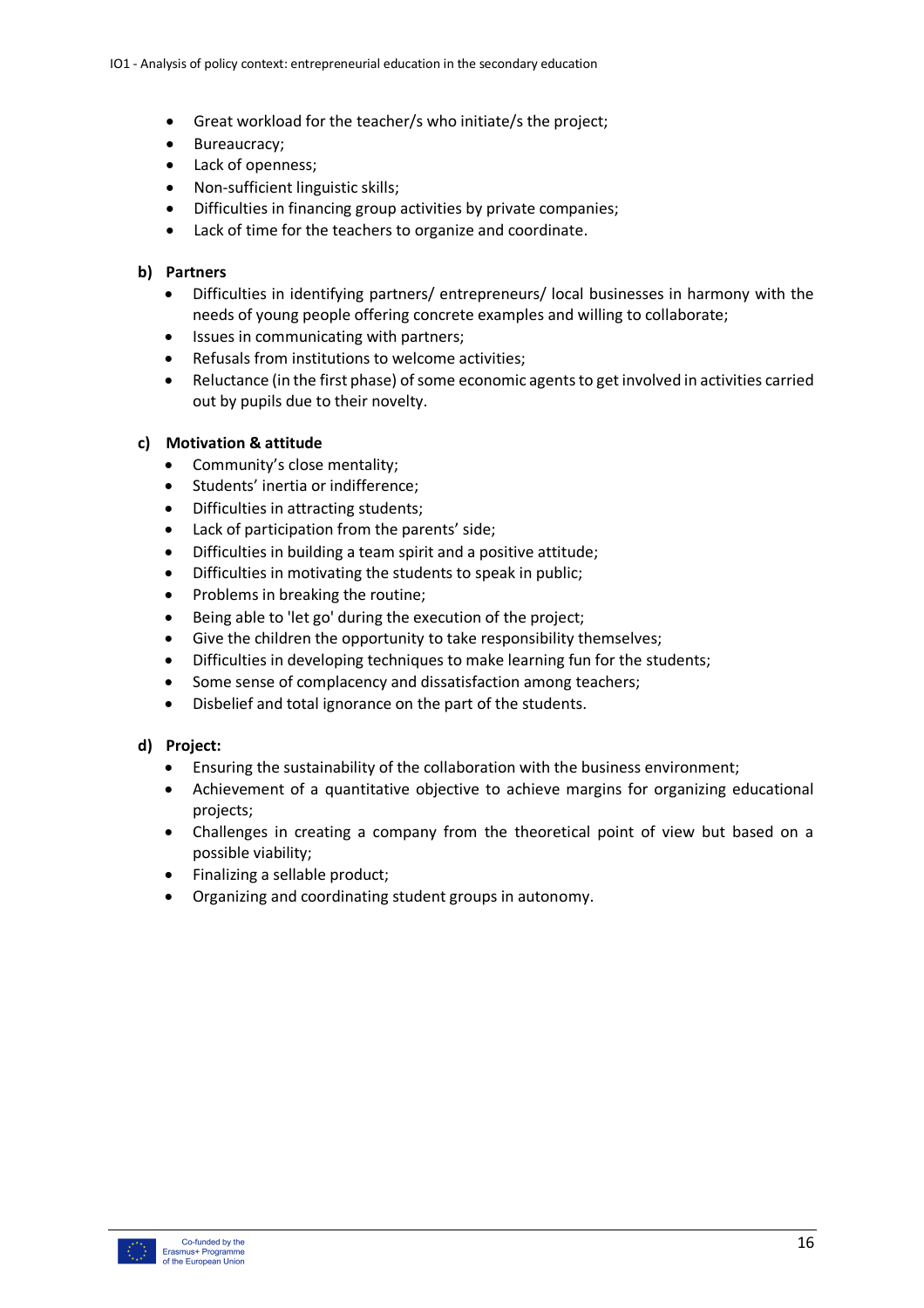# **4 - Conclusions**

The report is presenting the answers to the survey 'Teachers approach to entrepreneurship education' (Annex 1), which was distributed across 7 countries involved in the partnership. 258 respondents answered the survey compared to the initial planned number of 280 answers (40 countries) as a result of dissemination measures taken by the project partners such as phone calls in schools, personal discussions and a 3-month extension of the deadline. Three countries managed to reach the initially agreed target (France: 41 answers, Romania: 52 answers, and Spain: 54 answers), the explanation being their traditional and strong links with the schools. The other partners have collected sufficient answer to declare the study valid with an answer rate of 92,14% compared to the planned number or responses.

More than 50% of the teachers indicated that their schools are affected by drop out, and although a high percentage (72,87%) of teachers are well familiar with the entrepreneurship education concept, only 41,09% of them have indicated the presence of such initiatives in their schools. 77,6% of the respondents' school are implementing between 1 and 3 initiatives for entrepreneurial education both organised internally by the schools or with the support of external organisations. Moreover, this study emphasizes the following ideas:

- Entrepreneurship education is based on developing the students' competences, with a particular focus on skills development and attitude;
- Both students and teachers are very interested in entrepreneurial activities, the active role of teachers, students' high motivation and a supportive school environment being important for reaching the specific initiatives' aim;
- All respondents appreciate the numerous benefits of entrepreneurial education: "the stimulation of initiative", "self-confidence", "and better career option" at the top of the list;
- Even though there are some entrepreneurship education activities, the number of such initiatives is not in enough. 57,75% of the responders have indicated the interest in the ST BANK project activities demonstrating a demand for further activities to be developed.

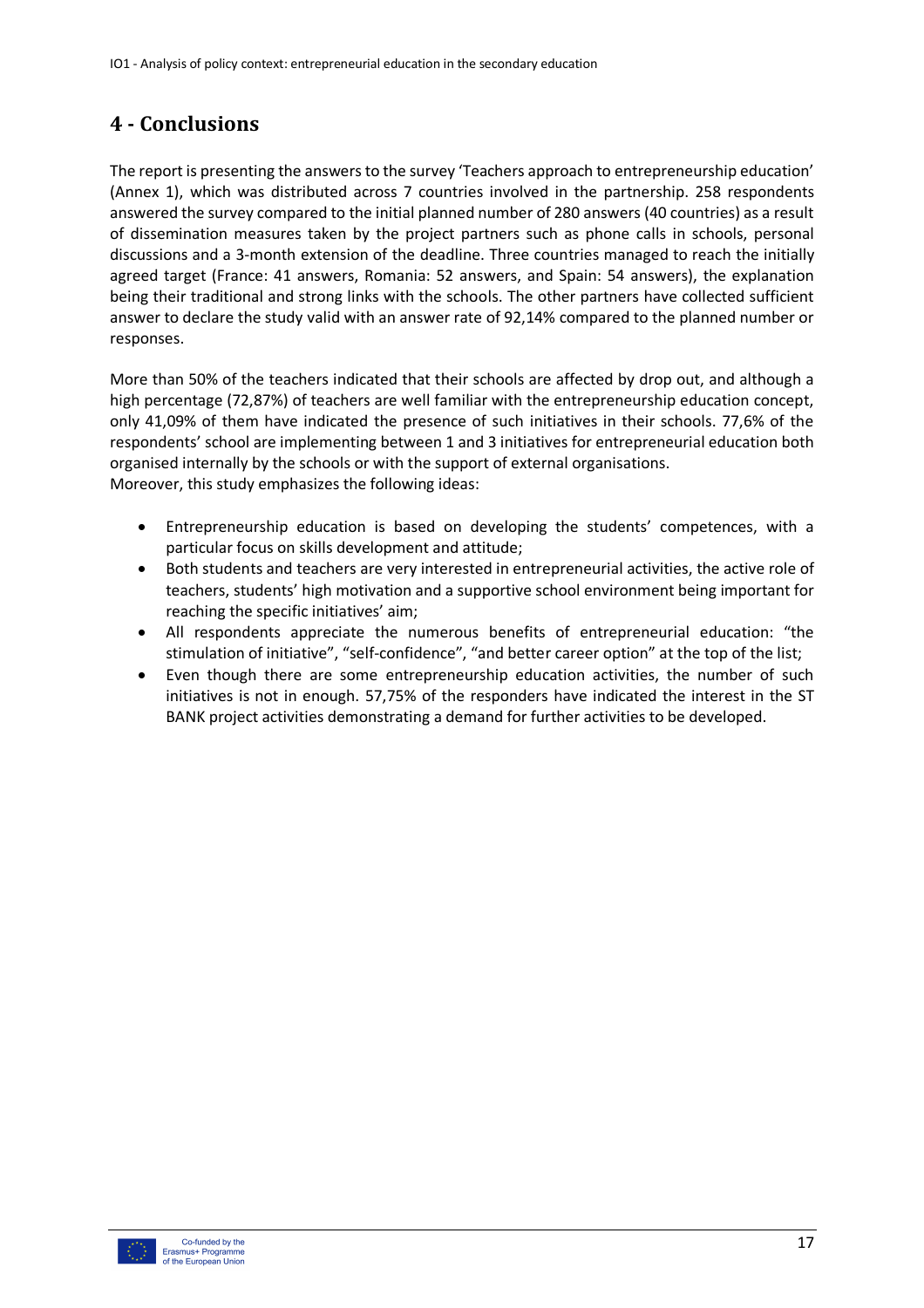# **5 - Recommendations**

- $\checkmark$  Entrepreneurship education should be connected to other learning initiatives in order to maximize the impact and sustainability of entrepreneurship education initiatives;
- $\checkmark$  Entrepreneurship should be promoted among teachers. For students to develop entrepreneurial skills, teachers need to develop similar competences themselves. For this reason, it is necessary to introduce an optional entrepreneurship course in initial teacher education, as well as a training course for experienced teachers to develop the competences needed for entrepreneurship education;
- $\checkmark$  A method to assess the students should be developed: it is necessary to evaluate the students' entrepreneurial competences in order to ensure that entrepreneurial education is taken seriously by students and teachers – for instance by assessing the students' portfolio;
- $\checkmark$  The business community and entrepreneurs should be involved in the learning and teaching processes in schools. This will provide teachers and students with practical experiences of entrepreneurship and innovation.

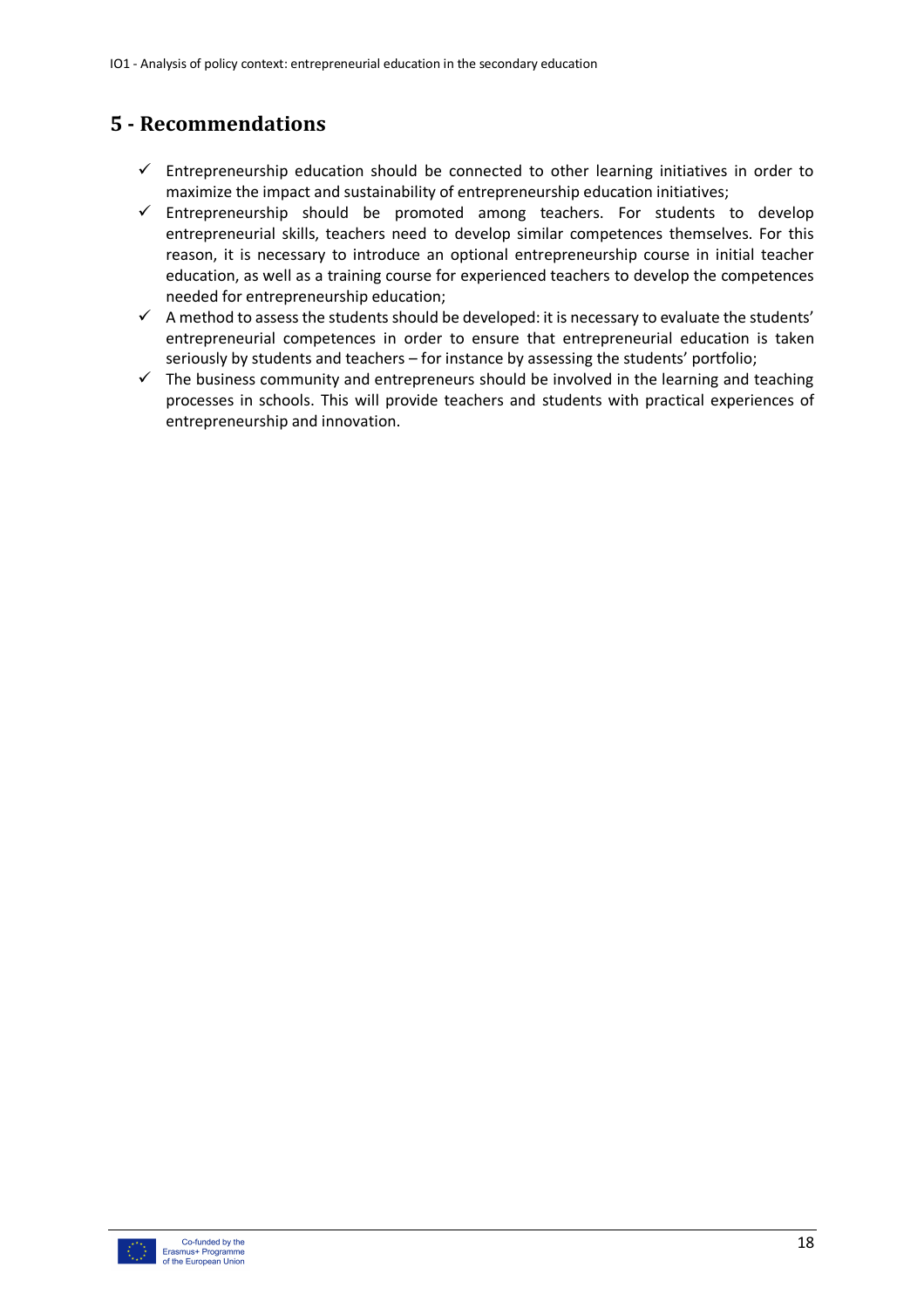# **ANNEX 1**

- 1. Teacher name (optional): ………….
- 2. School name: ……….
- 3. Town: …………
- 4. Country: ………….
- 5. Does your school have a high percentage of foreign born and/or ethnical minorities? *Yes/No*
- 6. Is your school affected by drop out? Yes/No
- 7. Is the term "entrepreneurial education<sup>1</sup>" familiar to you? *Yes/No*

If yes, please select the context in which you acquired more knowledge about the term:

 Initial training Continuous Professional Training Didactical activity Other (example)

- 8. Which new pedagogies would you be interested to use/improve in the school activities on the topic of entrepreneurship education for students'?
	- project-based approach,
	- Interdisciplinary teaching and learning,
	- team process in classes,
	- talent exploitation and act as a coach
	- acting in the real life situation
	- acting out of classroom
	- peer to peer learning with formal and non formal activities
- 9. Are you interested to be involved in teacher networks on entrepreneurship education? Yes/No
- 10. What do you think that are the active learning methods which can motivate your students?
	- Project-based learning Experiential learning Activities outside the classroom/ School linking students with the local community or businesses Other, please specify

*<sup>3.</sup> The common European understanding of entrepreneurship as a key competence indicates a dual focus: firstly, the development of entrepreneurial attitudes, skills and knowledge should enable the individual to turn ideas into action and secondly, entrepreneurship is not only related to economic activities and business creation, but more widely to all areas of life and society. Innovative and creative action can be taken within a new venture, or within existing organisations, i.e. as 'intrapreneurial activity'.*



 <sup>1</sup> *According with the Recommendation of the European Parliament and of the Council (18 December 2006) on key competences for lifelong learning. OJ L 394, agreement from Geneva on (18 January 2012) by a working group that included representatives from ETF, GIZ, ILO, UNESCO and UNEVOC, ICF GHK, 2014, and the recent definition of entrepreneurship in education as 'learning-by-creating-value' (Lackéus 2015) some senses for this term can be:*

*<sup>1.</sup> Entrepreneurship education is about learners developing the skills and mind-set to be able to turn creative ideas into entrepreneurial action. This is a key competence for all learners, supporting personal development, active citizenship, social inclusion and employability.* 

*<sup>2.</sup> Entrepreneurship education is relevant across the lifelong learning process, in all disciplines of learning and to all forms of education and training (formal, non-formal and informal) which contribute to an entrepreneurial spirit or behavior, with or without a commercial objective.*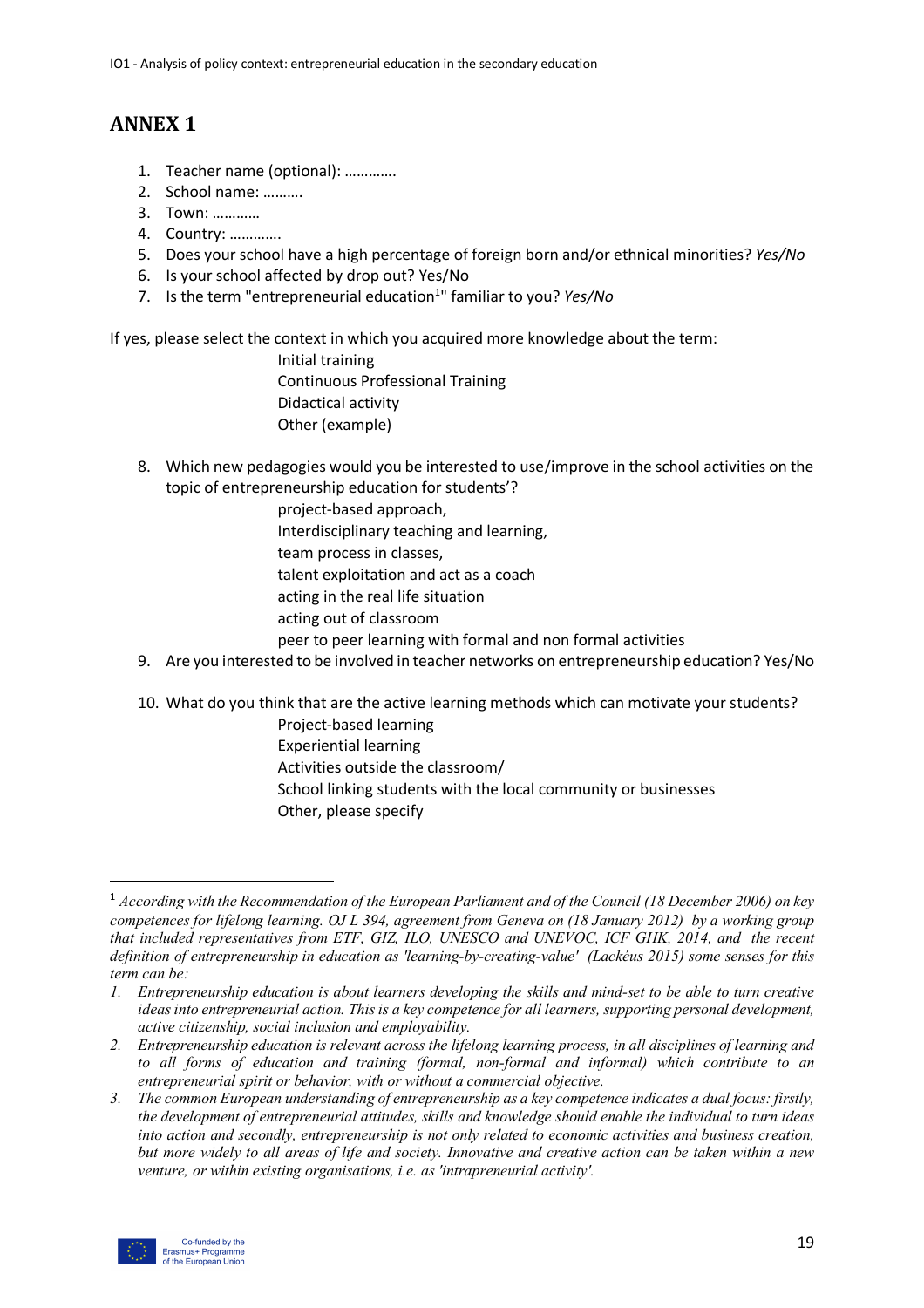- 11. What do you think that are the benefits of the entrepreneurial education to students (please choose 3 answers):
	- the development of creativity developing planning skills increasing interest in financial literacy improving resource management managing uncertainty/risk improving teamwork skills the development of critical thinking the development of personal and social responsibility improving learning to learn ability other
- 12. What do you think that are the main benefits of the entrepreneurial education to students, in terms of attitudes:
	- self-confidence sense of initiative better assessment of opportunities better understanding of the role of entrepreneurs in society better entrepreneurial career options other
- 13. Do you have any specific initiative regarding entrepreneurial education in your school? Yes/No.

If YES, please fill in:

- a. Number of initiatives
- b. If you have more, please present below the most representative one, in your opinion:

Title of the **specific initiative** (please provide title in English and local language):

1. Was this specific initiative:

 Internal, from our school External, offered by other organization

2. The period of implementation

 Last year Two years ago More than 2 years ago

- 3. What was improved at students after this specific initiative, in terms of the following:
	- Learning outcomes Skills development Attitude Knowledge